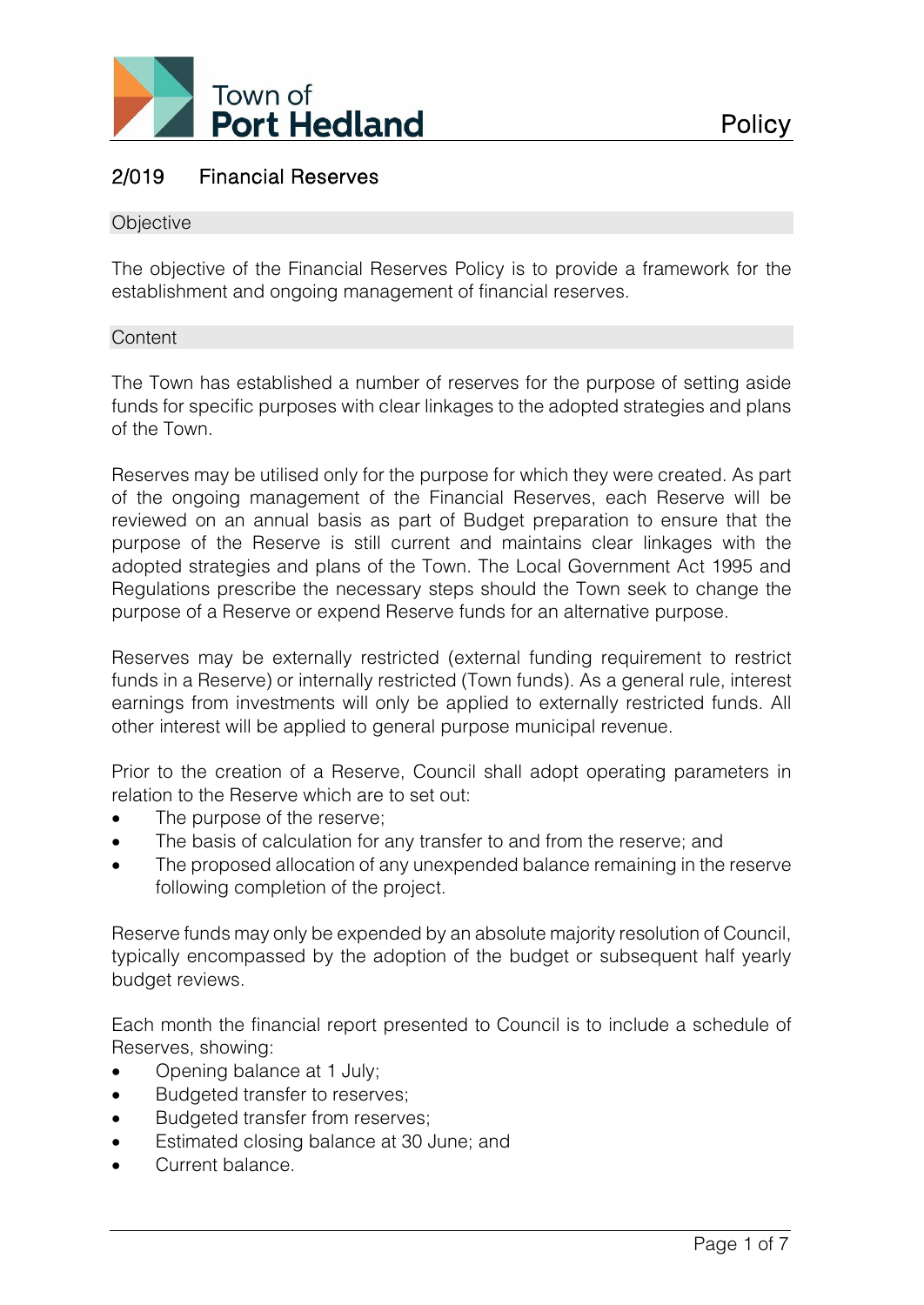

# Authorised Reserves of the Town of Port Hedland

| Reserve name                                               | Purpose                                                                                                                                                                                       | <b>Calculation Funding/Basis</b>                                                                                                                                                                                                                                                                                                                         | Target Balance                                                                                                                                                                                                                            |
|------------------------------------------------------------|-----------------------------------------------------------------------------------------------------------------------------------------------------------------------------------------------|----------------------------------------------------------------------------------------------------------------------------------------------------------------------------------------------------------------------------------------------------------------------------------------------------------------------------------------------------------|-------------------------------------------------------------------------------------------------------------------------------------------------------------------------------------------------------------------------------------------|
|                                                            |                                                                                                                                                                                               |                                                                                                                                                                                                                                                                                                                                                          |                                                                                                                                                                                                                                           |
| Employee Leave                                             | To ensure that adequate funds<br>are available to finance employee<br>leave entitlements such as annual<br>leave, long service leave, sick                                                    | Transfers to<br>from<br>the<br>and<br>Reserve will be based upon<br>projected end of year non-<br>current liabilities relating to                                                                                                                                                                                                                        | 100% of non-current employee<br>leave liabilities as reported in<br>Town of Port Hedland's Annual<br><b>Financial Statements (Provisions</b>                                                                                              |
|                                                            | leave and redundancies.                                                                                                                                                                       | employee leave entitlements.                                                                                                                                                                                                                                                                                                                             | Note).                                                                                                                                                                                                                                    |
| Spoilbank                                                  | Hedland<br>the Port<br>fund<br>To<br>Spoilbank development.                                                                                                                                   | Transfer to and from the Reserve<br>are based on the contributions<br>the<br>expenditure<br>and<br>to<br>associated with the Spoilbank<br>development.                                                                                                                                                                                                   | The Reserve will be depleted as<br>the Spoilbank development is<br>completed.                                                                                                                                                             |
| Asset<br>Management<br>$\qquad \qquad -$<br>Infrastructure | fund<br>the<br>To<br>ongoing<br>refurbishment,<br>maintenance,<br>replacement<br>renewal.<br>and<br>development of Council owned<br>infrastructure assets within the<br>Town of Port Hedland. | Transfers to the Reserve are<br>dependent upon the level of rate<br>revenue<br>generated,<br>contributions received, savings<br>identified and additional income<br>achieved.<br>Council<br>make<br>also<br>can<br>decisions<br>direct<br>specific<br>to<br>Asset<br>the<br>income<br>to<br>Management<br>Infrastructure<br>reserve. The current council | Sufficient to ensure adequate<br>funding of annual<br>renewal<br>requirements set out in Council's<br>Asset Management Plans.<br>Target: To facilitate, on average,<br>the attainment of a 110% Asset<br>Sustainability Ratio every year. |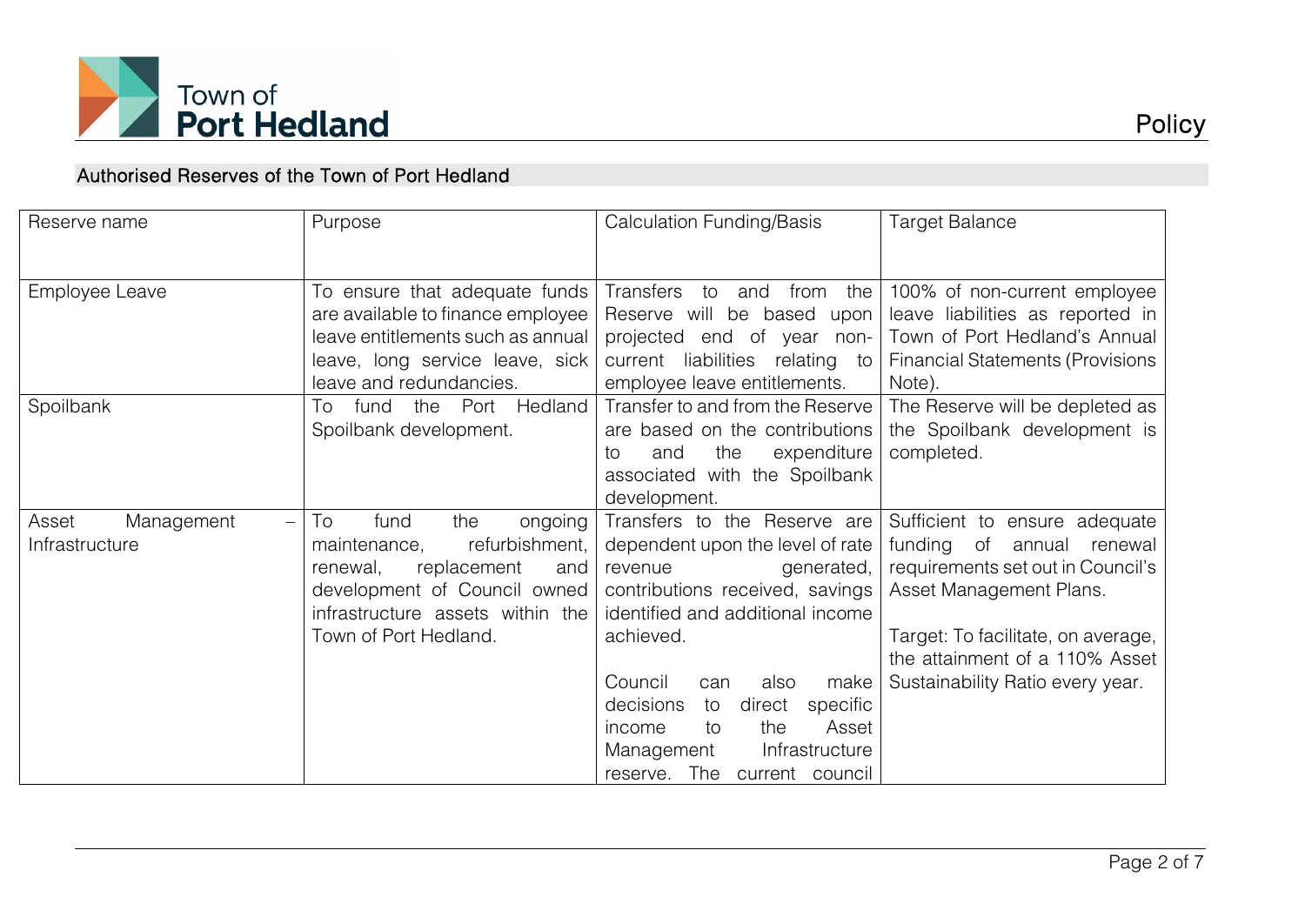

| Waste Management | To<br>fund<br>the<br>development,                                                                                                                                             | decisions<br>this<br>that<br>have<br>direction are specific lease<br>proceeds (CM201415/032) and<br>proceeds from the sale of<br>Kingsford Smith Business Parks<br>lots (as per adopted budget).<br>Transfers from the Reserve are<br>based upon meeting the annual<br>renewal requirements for the<br>year in line with Council's Asset<br>Management Plans (excluding<br>Plant).<br>Transfer to and from the Reserve | The Reserve balance should be                                                                                                                            |
|------------------|-------------------------------------------------------------------------------------------------------------------------------------------------------------------------------|------------------------------------------------------------------------------------------------------------------------------------------------------------------------------------------------------------------------------------------------------------------------------------------------------------------------------------------------------------------------------------------------------------------------|----------------------------------------------------------------------------------------------------------------------------------------------------------|
|                  | maintenance<br>operation,<br>and<br>expenditure for<br>capital<br>the<br>Council's waste management<br>facilities including the landfill and<br>waste collection operations." | will represent any surplus or<br>deficit generated from the<br>Council's waste management<br>facilities including landfill and<br>waste collection operations and<br>a return to the Municipal Fund<br>for the return on investment.                                                                                                                                                                                   | modelled to ensure sufficient<br>funds are available in Reserve to<br>meet future capital expenditure<br>requirements as per the Landfill<br>masterplan. |
| Plant            | To fund the plant replacement<br>program.                                                                                                                                     | Where there are sufficient funds<br>available, transfer an amount up<br>to the annual plant depreciation<br>to the Reserve. This should be<br>adequate to meet future plant                                                                                                                                                                                                                                            | than<br>No<br>the<br>annual<br>more<br>depreciation of the Town's major<br>and minor plant.                                                              |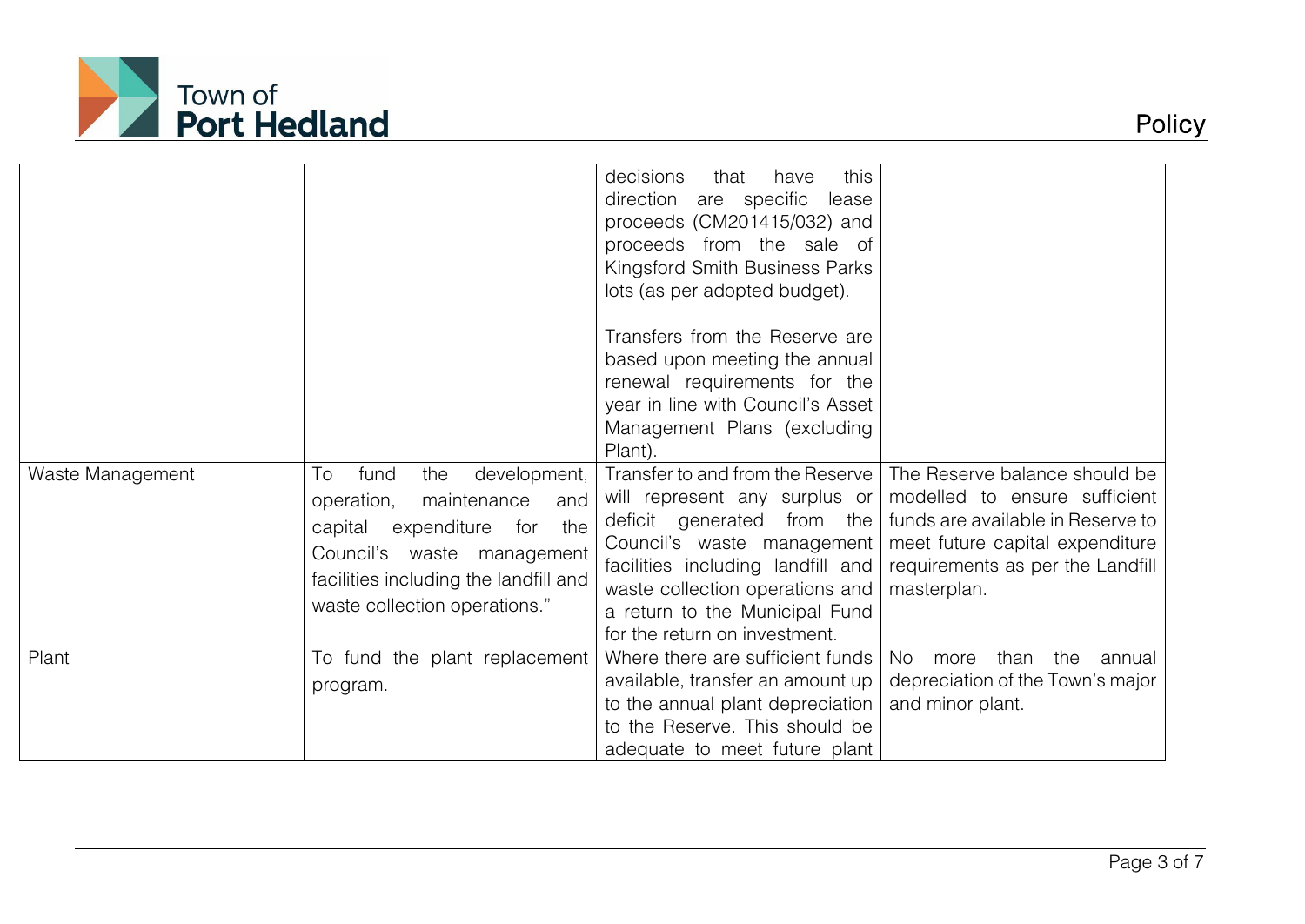

|                                                      |                                                                                                                                                                   | funding<br>replacement<br>requirements.                                                                                                                                                                                                                           |                                                                                      |
|------------------------------------------------------|-------------------------------------------------------------------------------------------------------------------------------------------------------------------|-------------------------------------------------------------------------------------------------------------------------------------------------------------------------------------------------------------------------------------------------------------------|--------------------------------------------------------------------------------------|
|                                                      |                                                                                                                                                                   | Transfers from the Reserve will<br>replenish the municipal fund for<br>purchases as per the approved<br>Plant Replacement Program.                                                                                                                                |                                                                                      |
|                                                      |                                                                                                                                                                   | Funds from the sale of plant and<br>equipment are to be transferred<br>to the reserve for use on<br>replacement plant.                                                                                                                                            |                                                                                      |
| Unfinished<br>Works<br>and<br><b>Committed Works</b> | To transfer unspent municipal<br>funded expenditure on specific<br>projects to enable identification of<br>carryover expenditure into the<br>next financial year. | Transfers to and from the<br>Reserve will be based upon the<br>Municipal<br>unspent<br>funded<br>expenditure on specific projects<br>identified at year end to enable<br>the identification of carryover<br>into<br>expenditure<br>the<br>next<br>financial year. | N/A                                                                                  |
| Strategic                                            | To fund strategic projects as<br>included in the Town's Strategic<br>Community Plan and Corporate<br>Business Plan.                                               | Transfers to the reserve are<br>dependent upon the level of rate<br>revenue<br>generated,<br>contributions received, savings<br>identified,<br>additional<br>income<br>achieved.                                                                                  | The<br>will<br>balance<br>reserve<br>diminish<br>projects<br>as<br>are<br>completed. |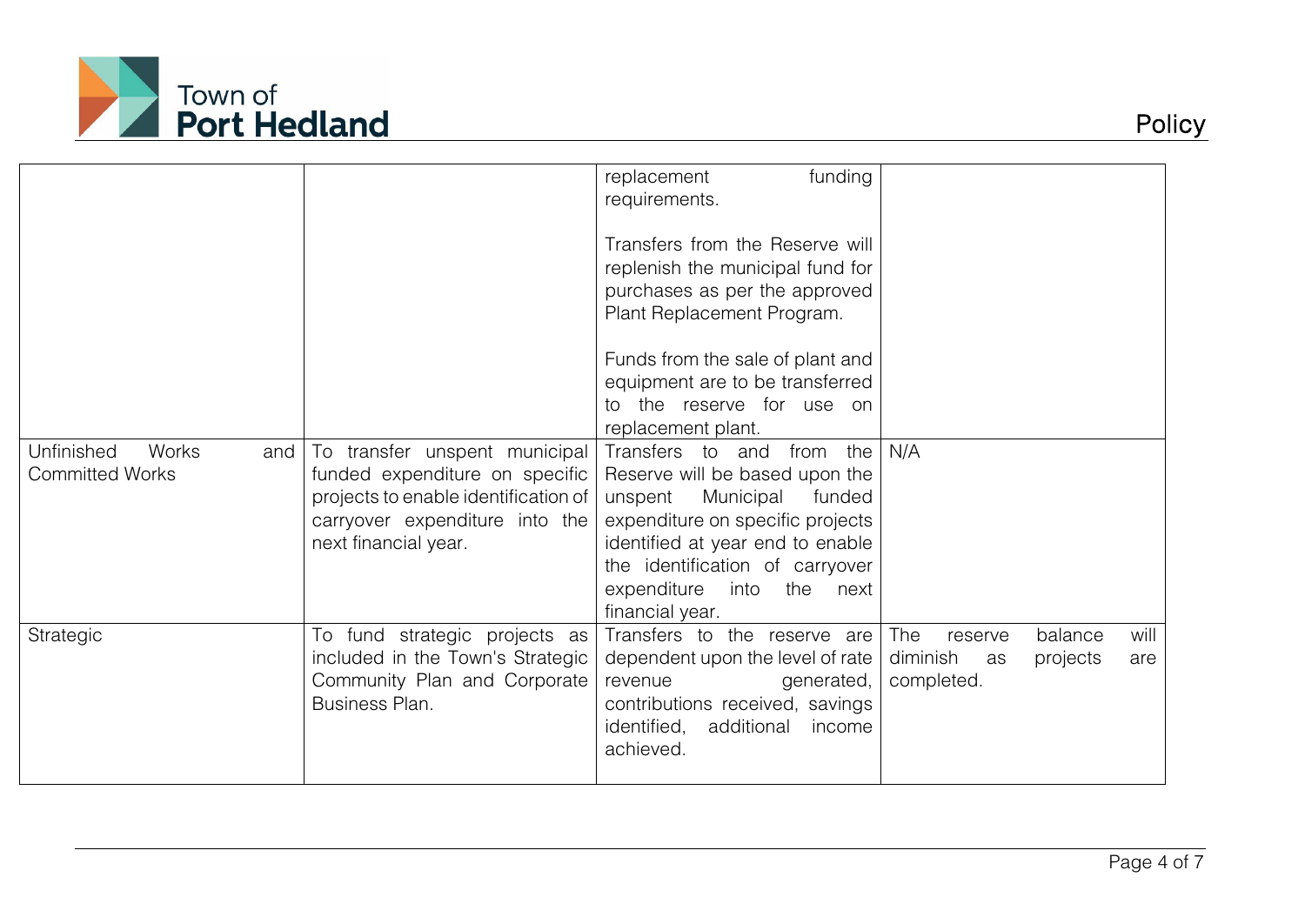

|                        |                                                                                                                                         | Transfers from the reserve will<br>occur to fund strategic projects<br>included in the Town's<br><b>as</b><br>Strategic Community Plan and<br>Corporate Business Plan and<br>identified in the Long Term<br>Financial Plan and the annual<br>budget. |                                                                                                                                                                             |
|------------------------|-----------------------------------------------------------------------------------------------------------------------------------------|------------------------------------------------------------------------------------------------------------------------------------------------------------------------------------------------------------------------------------------------------|-----------------------------------------------------------------------------------------------------------------------------------------------------------------------------|
| Airport                | To fund the future Port Hedland<br>International<br>Airport<br>Capital<br>Works commitments.                                            | Transfer to or from the reserve<br>will represent any surplus or<br>deficit generated from the Port<br>Hedland International Airport<br>Capital Works Program being<br>completed.                                                                    | <b>The</b><br>will<br>balance<br>reserve<br>diminish as capital works are<br>completed, with any remaining<br>balance to be transferred to the<br>Asset Management Reserve. |
| <b>Housing Reserve</b> | To<br>the<br>fund<br>maintenance,<br>redevelopment<br>refurbishment,<br>construction<br>of Local<br>and<br>Government provided housing. | Transfers to the reserve will be<br>sale<br>proceeds<br>from<br>the<br>residential town properties.                                                                                                                                                  | A minimum, if not more than the<br>depreciation of the<br>annual<br>buildings<br>Town's<br>$\overline{\phantom{m}}$<br>non-<br>specialised.                                 |
| Cyclone Response       | To fund cyclone and emergency<br>related projects.                                                                                      | Transfer to and from the Reserve<br>are based on the contributions<br>to and expenditure relating to<br>Cyclone emergency response<br>and projects that will improve<br>the Town's ability to respond to<br>cyclone emergencies.                     | The Reserve will be depleted<br>and not replenished.                                                                                                                        |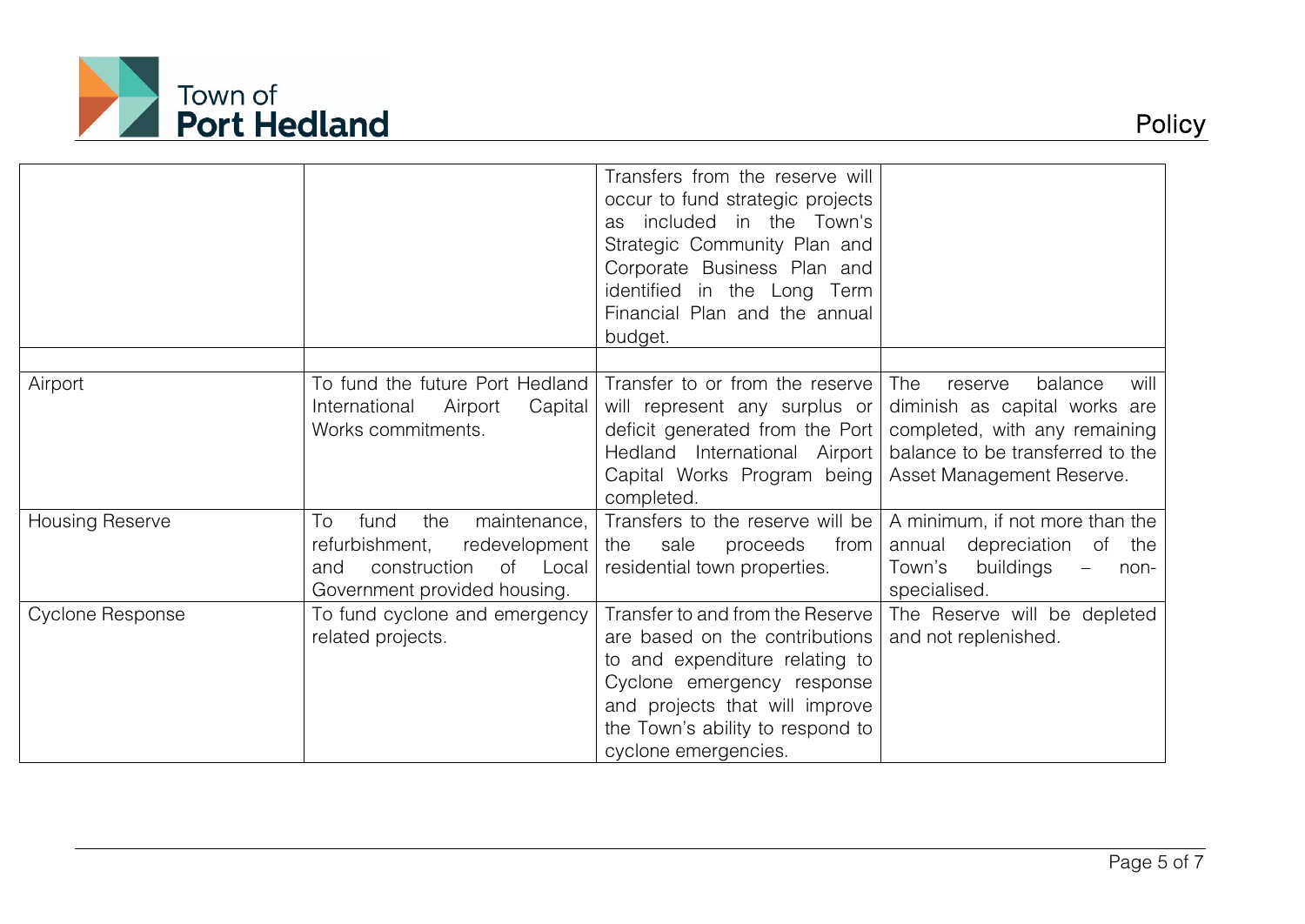

| Financial risk reserve         | against financial risks including<br>with<br>legal<br>cases<br>awarded against the Town, SAT  <br>rulings<br>upholding<br>objections<br>high<br>value<br>on<br>likely<br>properties<br>to<br>cause<br>significantly large refunds and<br>other unknown events potentially<br>resulting in financial loss to the<br>Town. | To provide funds to mitigate Transfers to the reserve are as<br>budgeted each financial year.<br>penalties Transfers to the reserve will be<br>rateable assessments that the<br>valuation   Town deem as "at risk "of falling<br>with in the reserves purpose<br>(subject to legal cases, SAT<br>rulings, valuation objections and<br>may potentially result in a<br>refund). Transfers to the reserve<br>will not include the additional<br>fees and charges included on<br>the rates notice (eg. ESL levy).<br>Transfers from the reserve will<br>be on all assessments the Town<br>deem as no longer at risk and<br>will be return to the municipal<br>funds. | No more than enough to cover<br>any potential rate refunds that<br>materially impact the Town's<br>budget. The ideal balance will<br>change on a yearly basis and is<br>subject to an annual review.      |
|--------------------------------|--------------------------------------------------------------------------------------------------------------------------------------------------------------------------------------------------------------------------------------------------------------------------------------------------------------------------|------------------------------------------------------------------------------------------------------------------------------------------------------------------------------------------------------------------------------------------------------------------------------------------------------------------------------------------------------------------------------------------------------------------------------------------------------------------------------------------------------------------------------------------------------------------------------------------------------------------------------------------------------------------|-----------------------------------------------------------------------------------------------------------------------------------------------------------------------------------------------------------|
| Landfill Establishment Reserve | To fund the closure and<br>repatriation of the existing landfill<br>facility situated at North Circular<br>Road, South Hedland while also<br>planning for the design,<br>development and construction of<br>a new landfill facility on a<br>suitable designated site.                                                    | The required surplus generated<br>Council's<br>the<br>from<br>waste<br>management facilities in line<br>with the long term financial<br>model.                                                                                                                                                                                                                                                                                                                                                                                                                                                                                                                   | The target balance will cover<br>the long term financial<br>modelling inclusive of all costs<br>and requirements to meet the<br>future capital expenditure<br>requirements of the Landfill<br>masterplan. |